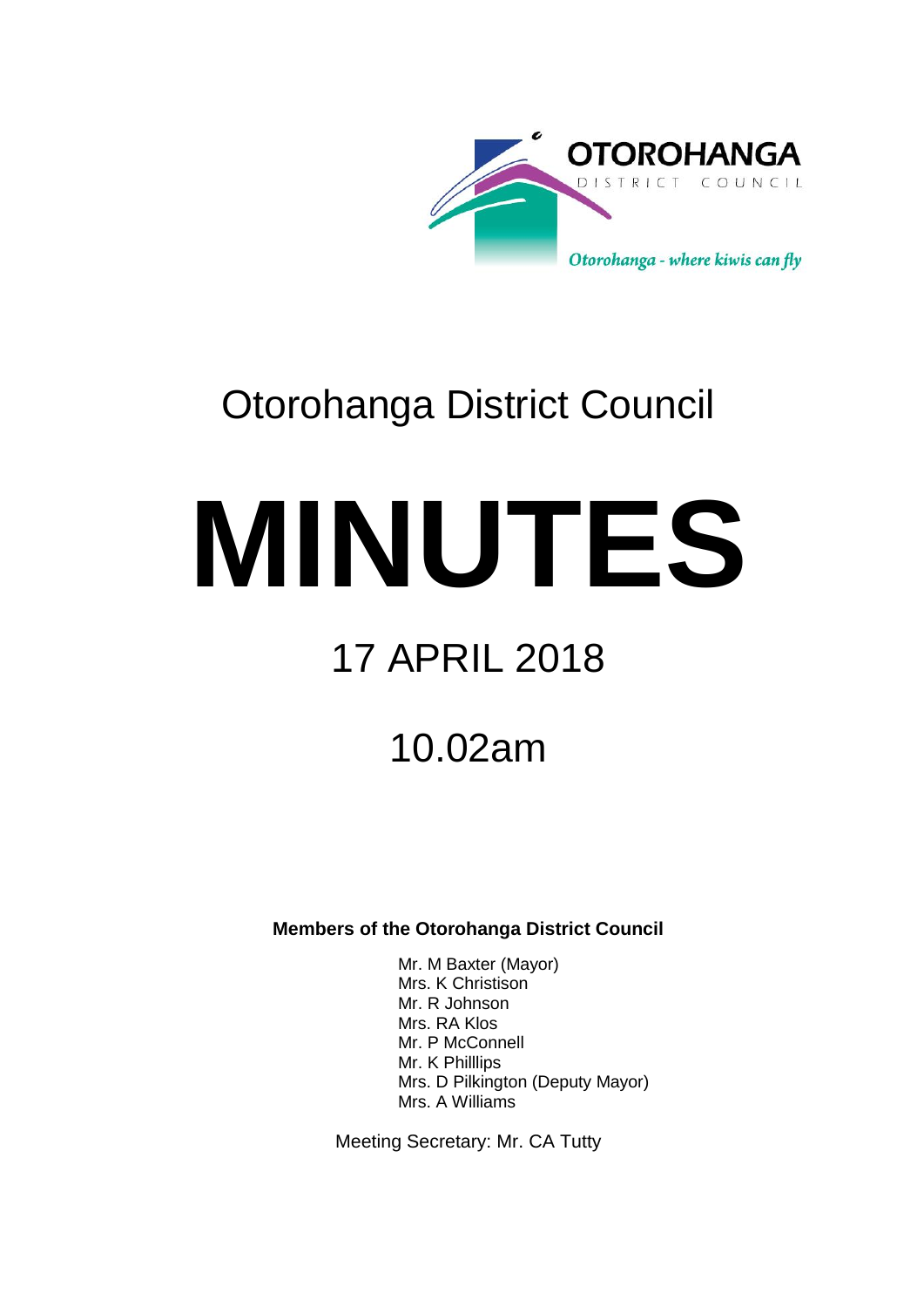## **OTOROHANGA DISTRICT COUNCIL**

17 APRIL 2018

Minutes of the Meeting of the Otorohanga District Council held in the Council Chambers, 17 Maniapoto Street, Otorohanga on Tuesday 17 April 2018 commencing at 10.02am.

## **MINUTES**

### **ORDER OF BUSINESS:**

| <b>ITEM</b>                     | <b>PRECIS</b>                                                                                                                             | <b>PAGE</b> |
|---------------------------------|-------------------------------------------------------------------------------------------------------------------------------------------|-------------|
| <b>PRESENT</b>                  |                                                                                                                                           |             |
| IN ATTENDANCE                   |                                                                                                                                           |             |
| <b>OPENING PRAYER</b>           |                                                                                                                                           |             |
| PUBLIC FORUM (UP TO 30 MINUTES) |                                                                                                                                           |             |
|                                 | <b>ITEMS TO BE CONSIDERED IN GENERAL BUSINESS</b>                                                                                         |             |
|                                 | CONFIRMATION OF MINUTES & MATTERS ARISING<br>- OTOROHANGA DISTRICT COUNCIL - 20 MARCH 2018<br>- OTOROHANGA COMMUNITY BOARD - 5 MARCH 2018 |             |

DECLARATION OF INTEREST

#### **REPORTS**

| <b>ITEM 250</b> | REQUESTED REVISION OF KAWHIA WHARF FEES                                     | 1. |
|-----------------|-----------------------------------------------------------------------------|----|
| <b>ITEM 259</b> | REQUEST FOR ASSISTANCE - SPORTS SUPPORT FUND                                | 3  |
| <b>ITEM 252</b> | DRAFT LONG TERM PLAN 2018 - 2028                                            | 4  |
| <b>ITEM 251</b> | ADOPTION OF CONSULTATION DOCUMENT FOR LONG TERM PLAN<br><b>CONSULTATION</b> | 5  |
| <b>ITEM 253</b> | ANIMAL CONTROL OFFICER'S REPORT FOR JAN TO MAR 2018                         | 5  |
| <b>ITEM 254</b> | BUILDING CONTROL REPORT FOR JANUARY TO MARCH 2018                           | 6  |
| <b>ITEM 255</b> | PLANNING REPORT FOR JANUARY TO MARCH 2018                                   | 6  |
| <b>ITEM 256</b> | NEW SECTION OF WAIKATO RIVER TRAIL                                          | 6  |
| <b>ITEM 257</b> | MATTERS REFERRED                                                            | 7  |

#### GENERAL 7

1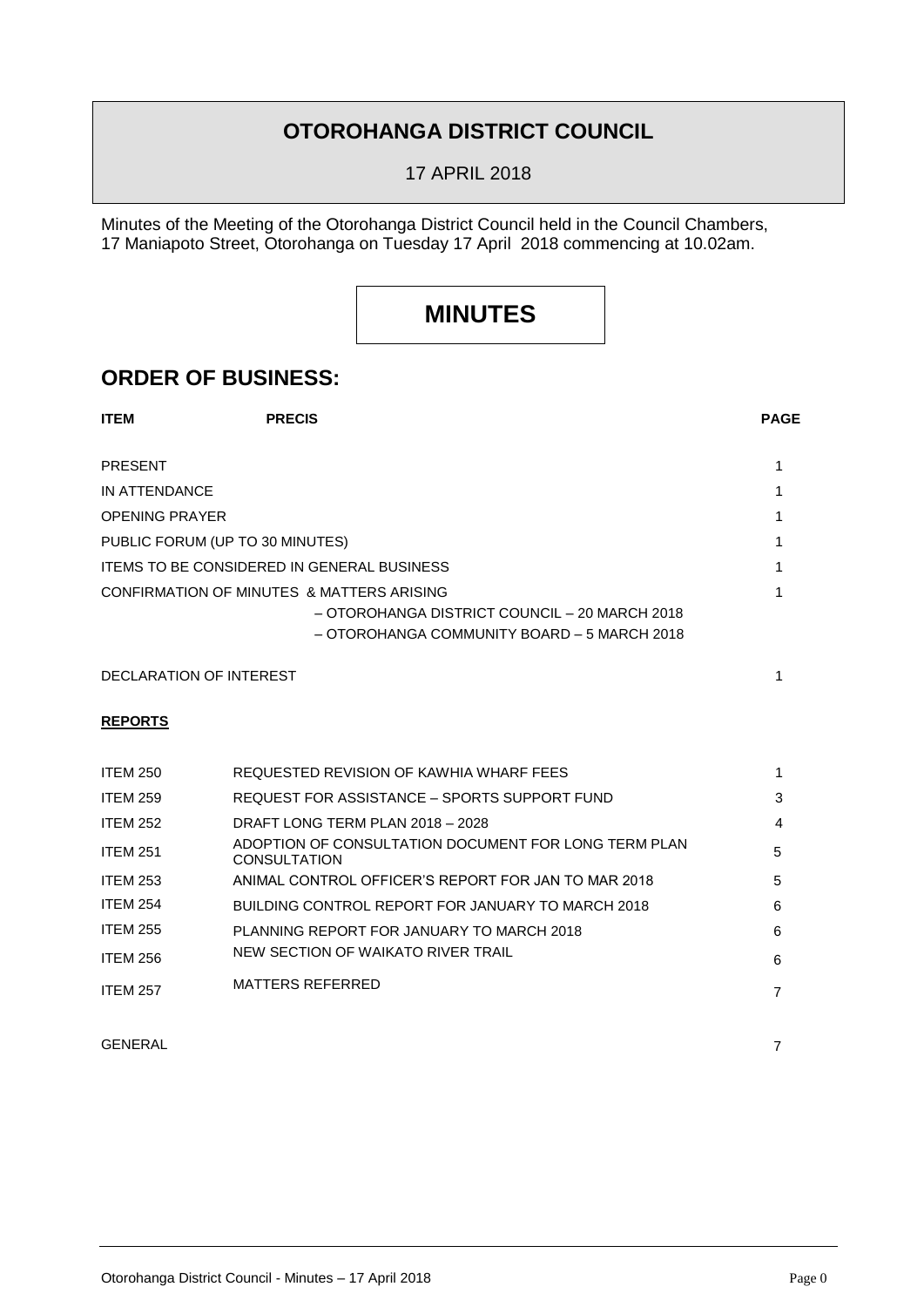#### **PRESENT**

Mr MM Baxter (Mayor), DM Pilkington (Deputy Mayor), Crs, RA Klos, RM Johnson, K Christison, P McConnell, AJ Williams, KC Phillips

#### **IN ATTENDANCE**

Messrs DC Clibbery (Chief Executive), G Bunn (Finance and Administration Manager), R Brady (Engineering Manager), A Loe (Environmental Services Manager), B O'Callaghan (District Accountant) and CA Tutty (Governance Supervisor)

His Worship declared the meeting open and welcomed those present

#### **OPENING PRAYER**

His Worship read the Opening Prayer

#### **PUBLIC FORUM**

No members of the public present at the meeting wishes to address Council.

#### **ITEMS TO BE CONSIDERED IN GENERAL BUSINESS**

**Resolved** that the Chief Executives report on a request from the Kawhia Sports Club for financial assistance from Councils "Sport Support" fund be considered in general business which may require a resolution.

#### **His Worship / Councillor Phillips**

#### **CONFIRMATION OF MINUTES – 20 MARCH 2018**

**Resolved** that the Minutes of the Otorohanga District Council held on 20 March 2018, as circulated, be approved as a true and correct record of that meeting and the resolutions contained within be adopted.

#### **His Worship / Councillor Phillips**

#### **MATTERS ARISING**

#### **WAIPAPA TOILETS – MURAL**

Councillor Klos reported that the authority given to her at the last Council Meeting to approve the work and design of a mural on the Waipapa toilet block has been taken off her to go through the correct process.

#### **CONFIRMATION OF MINUTES – OTOROHANGA COMMUNITY BOARD – 5 MARCH** 2018

**Resolved** that the Minutes of the meeting of the Otorohanga Community Board held on 5 March 2018 be received.

#### **Councillor McConnell / Councillor Christison**

#### **MATTERS ARISING**

#### **ADOPTION OF MINUTES**

In reply to Councillor Pilkington the Chief Executive replied that Minutes of the meetings of the Otorohanga and Kawhia Community Boards need to be presented and adopted by the individual Boards in case the Boards opt to make any changes, following which the Minutes are then presented and adopted by Council.

#### **DECLARATION OF CONFLICTS OF INTEREST**

His Worship asked members for any declarations of conflict of interest.

None were received.

#### **ITEM 250 REQUESTED REVISION OF KAWHIA WHARF FEES**

The Chief Executive presented a report on proposed changes to fees for use of the Kawhia Wharf proposed by the Kawhia Community Board at its meeting held 6 April 2018.

He said the present fees are not sufficient to cover future major maintenance or renewal costs of the Wharf.

Councillor Pilkington requested members to remember that when talking about the 'market rates' these are in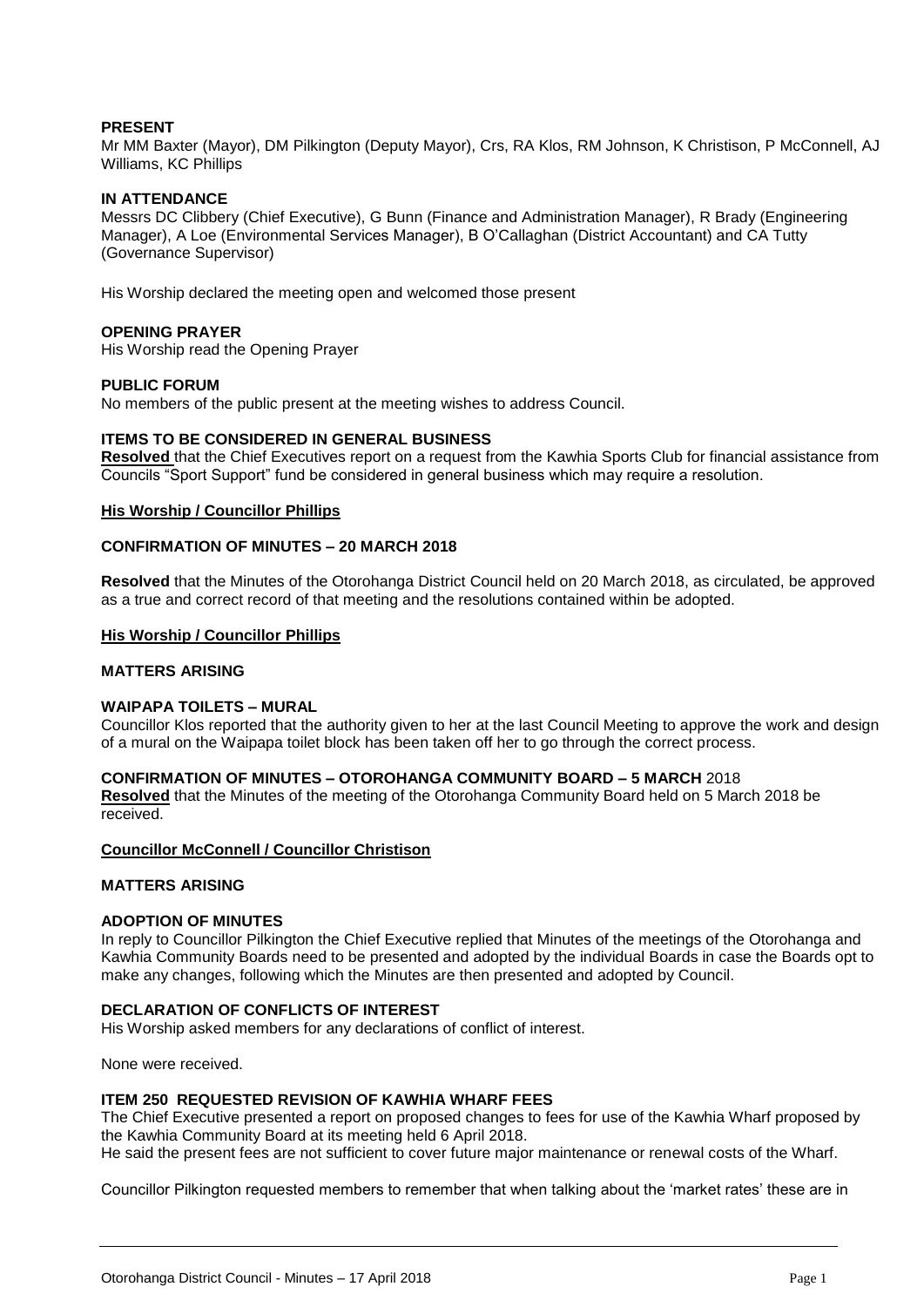respect to Kawhia, not those charged by other authorities in other situations. His Worship suggested that letters be forwarded to the charter boat owners to ensure they are given the opportunity through the consultation process.

Councillor Phillips expressed the opinion that the proposed increases have been driven by Taharoa Steels operation.

Councillor Pilkington replied that there has been concern over many years as to how low the current wharf charges are.

Councillor McConnell referred to the matter of consultation with affected parties and felt that this matter was being considered very quickly to enable it to be included in Council's Long Term Plan. He queried whether consultation has been carried out with the wharf users previously. He expressed the opinion that if this matter has been though about for some time, why is the document being rushed through now. He said if there has been a problem why was this not presented earlier.

The Chief Executive replied that by including in the proposal the fees and charges for the Long Term Plan Council is making it a topic for consultation.

His Worship expressed the opinion that consultation is also required by individual Board members with the charter boat owners.

The Chief Executive replied 'yes' to Councillors question as to whether the proposed fees were "plucked out of the air" by the Kawhia Board.

Councillor Christison queried whether a comparison of wharf fees has been carried out.

Councillor Pilkington replied that no data has bene provided to support the proposed increase in fees, the Board considered the matter on what Board member Mr. Alan Rutherford has advised.

Councillor Phillips said that this Council does not have any relative information available and that it is difficult to dispute what Mr. Rutherford had advised.

His Worship felt that no information has been provided to members to justify the proposed increases. He said there needs to be some form of basis behind the proposed increases.

Councillor Williams queried when the next opportunity will be available for Council to consider the proposed increases.

The Finance and Administration manager replied that Council can make changes to the fees and charges at any time. He said the proposed changes would need to be advertised. He said should the proposal be included in the Long Term Plan this will accordingly have an impact on rates.

**Resolved** that changes to fees for the use of the Kawhia wharf requested by the Kawhia Community Board, as presented in the Chief Executives report, included in the fees and charges for the proposed Long Term Plan, and are subject to the associated consultation process with relevant information provided.

#### **His Worship / Councillor Christison**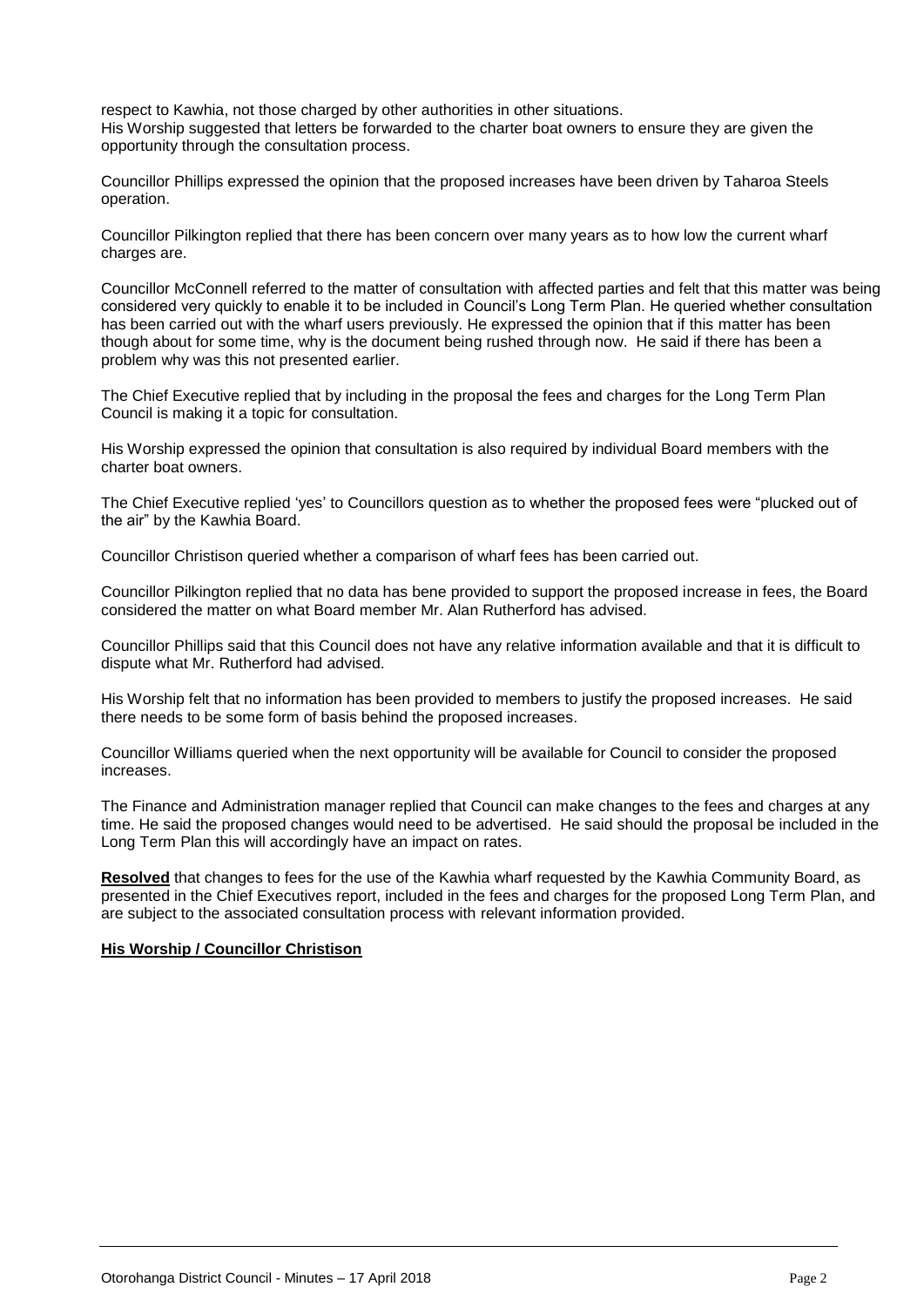#### **PUBLIC EXCLUDED**

**Resolved** that the Otorohanga District Council pursuant to pursuant to Section 48, Local Government Official Information and Meetings Act 1987, resolves that the public be excluded from the following parts of the proceedings of this meeting.

This resolution is made in reliance on Section 48(1)(a) of the Local Government Official Information and Meetings Act 1987 and the particular interest or interests protected by Section 6 or Section 7 of that Act or Section 6 or Section 7 or Section 9 of the Official Information Act 1987, as the case may require, which would be prejudiced by the holding of the whole or the relevant part of the proceedings of the meeting in public."

| <b>Grounds</b>                                                                                                                                                                                                                                                                                                                                                                                                                                                                                                                                 | Reason                                                                                                                                                                                                                                                                                                                                                                                                                                                                                                        |
|------------------------------------------------------------------------------------------------------------------------------------------------------------------------------------------------------------------------------------------------------------------------------------------------------------------------------------------------------------------------------------------------------------------------------------------------------------------------------------------------------------------------------------------------|---------------------------------------------------------------------------------------------------------------------------------------------------------------------------------------------------------------------------------------------------------------------------------------------------------------------------------------------------------------------------------------------------------------------------------------------------------------------------------------------------------------|
| Section 48(1) of the Local<br>Government Official Information<br>and Meetings Act 1987, which<br>permits the meeting to be<br>closed to the public for<br>business relating to the<br>following grounds: -                                                                                                                                                                                                                                                                                                                                     | Subject to sections 6, 8 and 17 of<br>the Local Government Official<br>Information Act 1987, the<br>withholding of the information is<br>necessary to:                                                                                                                                                                                                                                                                                                                                                        |
| 48(1a) That the public conduct<br>of the whole or the relevant<br>part of the proceedings of the<br>meeting would be likely to<br>result in the disclosure of<br>information for which good<br>reason for withholding would<br>exist.<br>48(1d)<br>That the exclusion of<br>the public from the whole or<br>the relevant part of the<br>proceedings of the meeting is<br>necessary to enable the local<br>authority to deliberate in<br>private on its decision or<br>recommendation in any<br>proceedings to which this<br>paragraph applies. | 7(2a)<br>Protect the privacy of<br>natural persons, including that of<br>deceased natural persons.<br>Avoid prejudice to<br>7(2d)<br>measures protecting the health<br>or safety of members of the<br>public.<br>7(2f) Maintain the effective<br>conduct of public affairs through-<br>(i) the free and frank expression<br>of opinions by or between or<br>to members or officers or<br>employees of any local<br>authority, or any persons to<br>whom section 2(5) applies, in<br>the course of their duty. |

#### **Reason for Confidentiality**

#### **HIS WORSHIP / COUNCILLOR PILKINGTON**

#### **ITEM 259 REQUEST FOR ASSISTANCE – SPORTS SUPPORT FUND**

The Chief Executive presented a report on the request from the Kawhia Sports Club for Financial Assistance from Councils Sport Support fund. He said this matter had been discussed at a meeting of the Kawhia Community Board held on 6 April 2018.

The Chief Executive informed members that the Kawhia Sports Club was more a 'Social Club' in Kawhia rather than a sporting club and therefore does not strongly align with the criteria of the fund.

Councillor Phillips confirmed that members of the club do utilise the Tennis Court.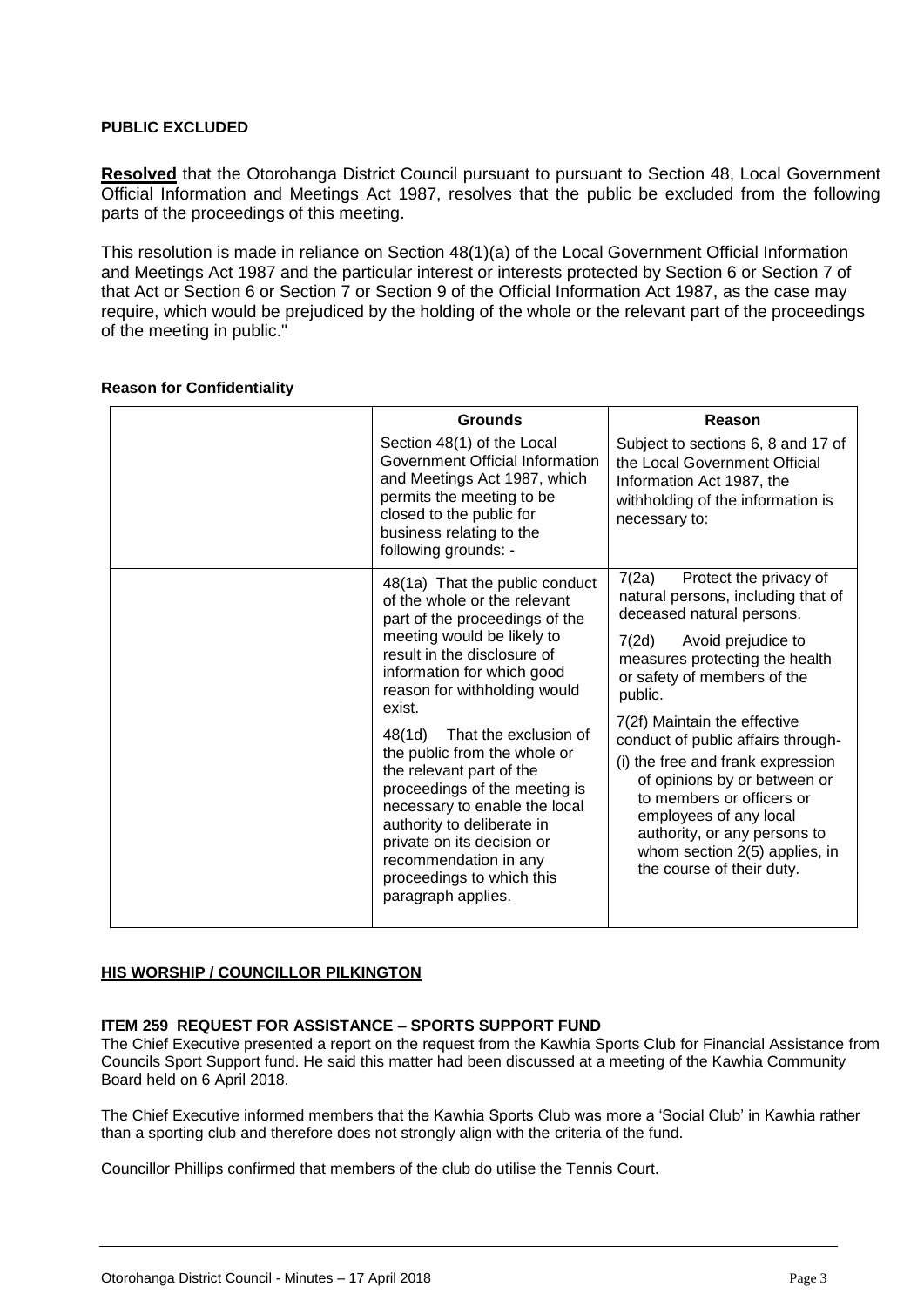Councils Environmental Services Manager also confirmed that the Club does have a Club licence.

His Worship said that the request for assistance relates to the sustainability of the Club, not a premise for drinking.

The Finance and Administration Manager informed members that there is a total funding available of forty five thousand dollars over a three year period which ends as at 30 June 2018. He said a subcommittee of Council could be formed in conjunction with Sport Waikato, to give consideration to the requests received for this funding.

The Chief Executive advised that over the three year period only three clubs have applied for assistance. There is \$8500 available in this current year.

**Resolved** that a grant of \$5000 be made to the Kawhia Sports Club from the residual balance of the budget allocation for Councils Sport Support fund in the 2017 – 2018 financial year.

#### **Councillor Pilkington / Councillor Christison**

#### **ITEM 252 DRAFT LONG TERM PLAN 2018 – 2028**

The District Accountant referred members to the Long Term Plan. He said issues have been highlighted with regard to depreciation therefore; figures have been revised with the major effect taking place in the roading activity.

The Chief Executive advised that any small change in depreciation accumulates to a large amount of money particularly in the roading activity.

The Chief Executive circulated and informed members that the comments from the Mayor and Chief Executive have been updated.

Councillor Pilkington referred to page 112 advising that the Otorohanga District Development Board's reports show as four time quarterly reports and in the service agreement it read two time six monthly reports, therefore these need to be aligned.

Reference was also made to the District Plan and the fact that the wording needs to be updated.

Councillor Williams expressed the opinion that if Council is not changing such wording, is it addressing and / or measuring the outcomes.

The Chief Executive undertook to look at this matter.

Councillor Williams queried whether Audit also audited the text of the document.

She was informed that when they are given an updated copy they will consider the text.

The Chief Executive advised that another level of review will be undertaken in 2020.

Councillor McConnell queried whether the increase in the cost of water will be highlighted in the Long Term Plan.

His Worship replied that this has no impact on rates therefore it will not be in the document.

The Chief Executive confirmed that this is not a matter to consult on within the whole Community / District.

In reply to Councillor McConnell regarding the costs of tender processes being placed into the plan the Chief Executive advised that these are allocated across the various activities.

Councillor Phillips queried the methodology for depreciation done as part of the Annual Plan process and how this differed from the LTP depreciation calculations which the District Accountant clarified for the Elected Members.

Councillor Pilkington asked whether the recommendation should be altered to include the financial amendments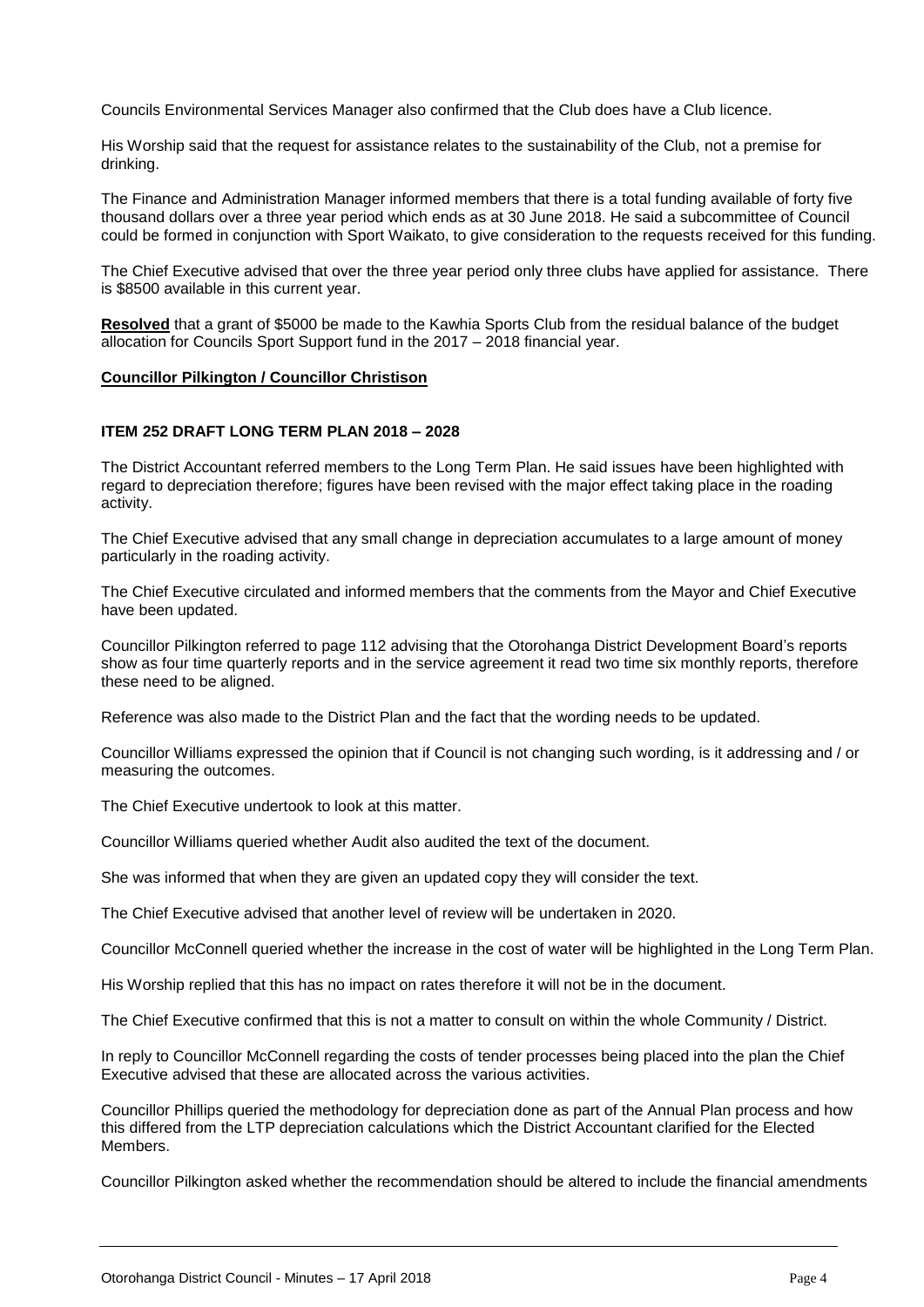in the draft LTP but the Chief Executive felt this wasn't necessary as the LTP Consultation Document had been amended to reflect the changes and the draft LTP would also be amended in due course.

**Resolved** that the Draft 2018/28 Long Term Plan be adopted.

#### **COUNCILLOR PHILLIPS/HIS WORSHIP**

#### **ITEM 251 ADOPTION OF CONSULTATION DOCUMENT FOR LONG TERM PLAN CONSULTATION**

The District Accountant distributed copies of the LTP Consultation Document (DC) to the elected members and proceeded to summarise the content, advising that the most recent changes related to the financial figures which had been amended.

The Chief Executive proceeded to clarify this further, drawing attention to section 5 saying the key financial information has changed which has changed the rates also and a brief discussion was had with the Elected Members clarifying also the Housing New Zealand loan details which related to our pensioner housing accommodation.

His Worship queried the consultation process with the District Accountant providing details of the public notices to be placed, meetings to be held and the timeframes for these – which are all available on Council's website.

His Worship queried how widely the Waitomo News was distributed and whether it covered the whole district and asked whether the notices should also be included in the Te Awamutu Courier.

Councillor Pilkington wanted to ensure that Kawhia would also be appropriately notified and suggested the use of additional mediums such as the Kawhia Messenger or Kawhia Connection.

Councillor Phillips queried whether we usually send notices to Iwi groups and other key stakeholders to alert them to our LTP consultation period being open for submissions. His Worship requested this be done.

His Worship commended the hard work of the District Accountant to pull all of this together. The Finance and Administration Manager supported this by saying that this LTP process had been particularly taxing on staff resources compared to other years. His Worship also acknowledged the extensive hours the Chief Executive had put in over the weeks leading up to now, particularly the long hours spent over Easter weekend finalising the information. The Chief Executive commented that the Deloitte report was better than expected and commended the District Accountant for managing the relationship with them so well.

Councillor Pilkington also added her thanks to be passed on to all staff involved for their great effort.

#### **Resolved** that;

- I. Council adopts the Consultation Document for Council's Long Term Plan 2018/28.
- II. consultation on this document begins 20th April 2018 and be completed at 12pm 21st May 2018.<br>III a meeting to hear any submissions be scheduled for Tuesday 29th May 2018 at 10am
- a meeting to hear any submissions be scheduled for Tuesday 29th May 2018 at 10am.

#### **COUNCILLOR PHILLIPS / COUNCILLOR KLOS**

#### **ITEM 253 ANIMAL CONTROL OFFICER'S REPORT FOR JANUARY TO MARCH 2018**

The Environmental Services Manager introduced and summarised the report asking for questions at his conclusion. There were no questions.

**Resolved** that the Environmental Services Manager's report on Dog and Animal Control activities for the third quarter of the 2017/2018 financial year be received.

#### **COUNCILLOR PILKINGTON/COUNCILLOR JOHNSON**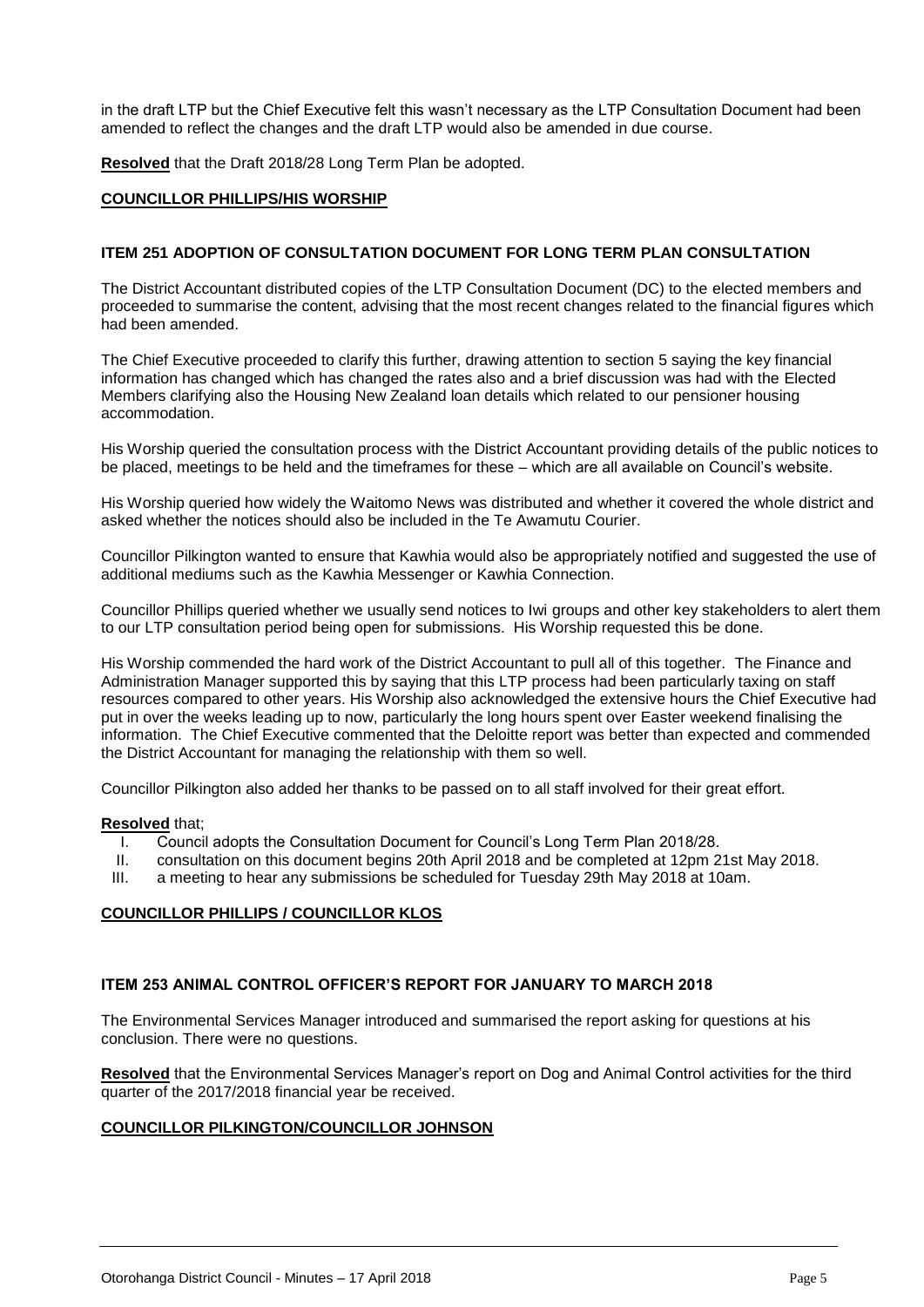#### **ITEM 254 BUILDING CONTROL REPORT FOR JANUARY TO MARCH 2018**

The Environmental Services Manager introduced and summarised the report asking for questions at his conclusion.

Councillor Phillips queried whether there was an error in the table provided within the report, which the Environmental Services Manager confirmed it was the case and that he would amend it accordingly.

**Resolved** that the Building Control report for the period January to March 2018 be received.

#### **COUNCILLOR PHILLIPS/COUNCILLOR PILKINGTON**

#### **ITEM 255 PLANNING REPORT FOR JANUARY TO MARCH 2018**

The Environmental Services Manager introduced and summarised the report drawing the elected members attention to a change relating to 'Permitted Boundary Activity' (PBA). For instance in regard to boundary set back requirements under the District Plan, if the adjoining land owner approves the setback being proposed by the applicant it no longer requires a Resource Consent, making this part of the process easier and more affordable.

Councillor Pilkington expressed her surprise that there were no appeals received for the current two 'notified application's – Happy Valley Milk and Waikeria Prison.

Councillor Klos asked for clarification about the Happy Valley Milk consent, the Environmental Services Manager said that the Land Use Consent stays with the property which can be transferred to a new property owner.

Councillor McConnell asked if there were any new updates around the proposed new Westridge subdivision extension, the Environmental Services Manager said Council still hasn't received the subdivision application from the land owner.

**Resolved** that the Planning Report for January to March 2018 be received.

#### **HIS WORSHIP/COUNCILLOR PHILLIPS**

#### **ITEM 256 NEW SECTION OF WAIKATO RIVER TRAIL**

The Land Management Officer introduced the report and summarised the content before asking for any queries.

Councillor Klos made some suggestions for additional car parking to make the trail and new swing bridge more accessible. There was further brief discussion between the elected members and the Land Management Officer about the location of the new bridge along with existing bridge locations.

Councillor Klos also reminded everyone of how important this part of the district is in relation to our visitor offering, with the hydro areas, scenic reserves and cycle trail and how timely the building of the new toilets at Waipapa was to service these activities and visitors.

#### **Resolved** that;

- 1. approval is given for Waikato River Trails Trust to construct the new section of the cycle trail and bridge through the Otorohanga District, conditional upon an appropriate agreement being reached in accordance with point 2 of the proposed resolution;
- 2. authority is given to Council's Chief Executive to enter into agreement with Crown, Mercury Energy and Waikato River Trails Trust for the management of trail within the Otorohanga District.

#### **COUNCILLOR WILLIAMS/COUNCILLOR PILKINGTON**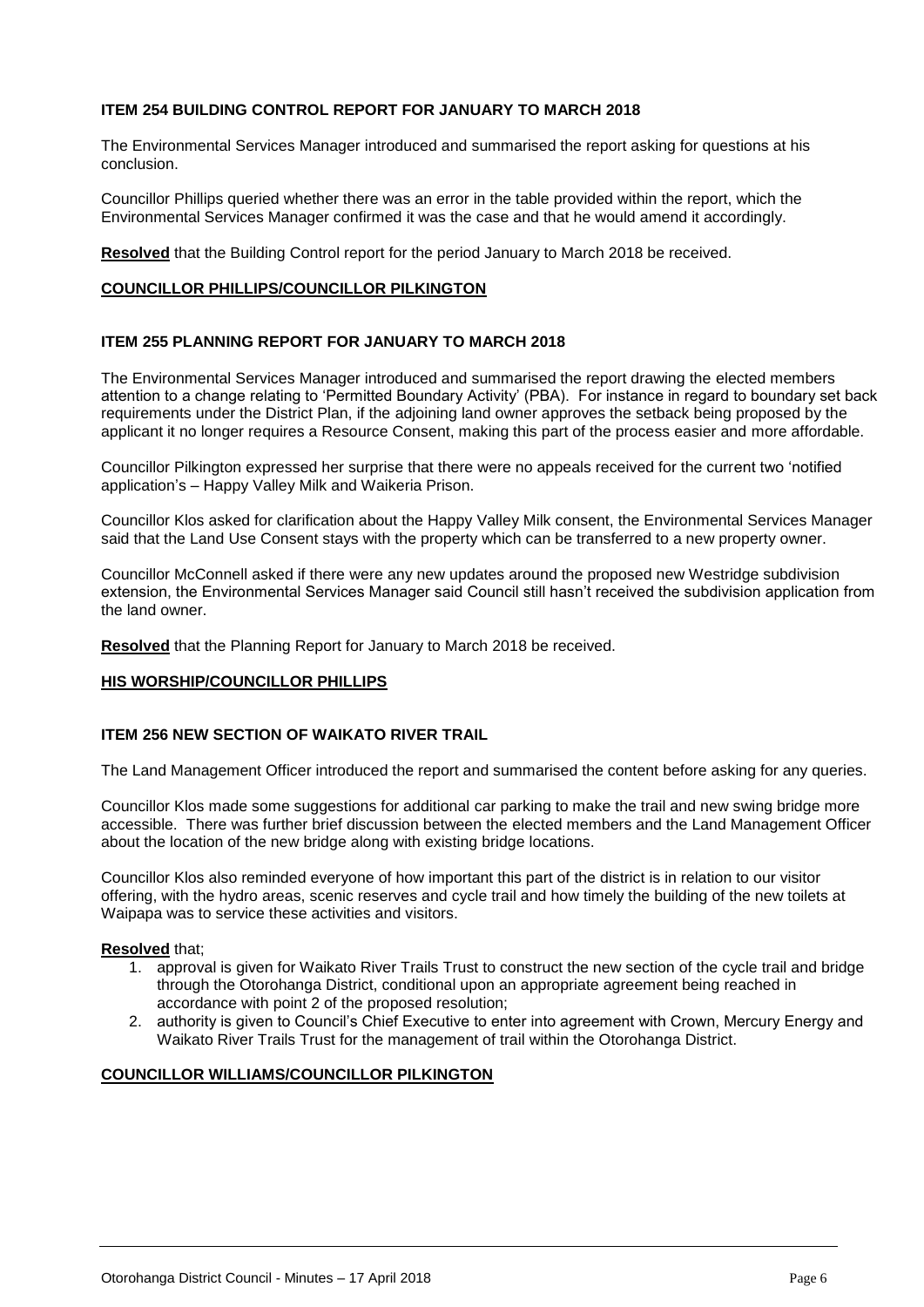#### **ITEM 257 MATTERS REFERRED**

#### **ENVIRONMENTAL SERVICES MANAGER**

To prepare a report on the review of the current Dog Bylaw. Update will be available at next Council meeting.

#### **ENGINEERING MANAGER**

To arrange for consideration of the installation of a School bus route sign on Huirimu and Aotearoa Roads. The Manager advised that the work was underway.

#### **MEETING ADJOURNED FOR LUNCH 12.32PM**

#### **MEETING RECONVENED 1.08PM**

#### **GENERAL BUSINESS**

#### WAIKATO REGIONAL COUNCIL – PLAN CHANGE 1

Update on Waikato Regional Council Plan Change 1. Variation 1 to make changes to Plan Change 1 has been publically notified. It has been recommended that anyone who submitted to Plan Change 1 makes a further submission on Variation 1. This will avoid any possibility of the original submission being deemed to be out of scope in relation to the Variation 1 changes. The Environmental Services Manager offered to organise a representatives of the various interest groups to speak to the elected members on issues that what Plan Change 1 and Variation 1 pose for Otorohanga District.

There was some discussion amongst members on how we might be impacted as a Council and it was agreed that although some steep hill country might be affected the impact would be fairly minimal.

#### SOLID WASTE MANAGEMENT

The Chief Executive informed members that the Solid Waste Management legislation requires Council to review its Solid Waste Management Plan by end of June this year. He said he would like to workshop this matter at the next ODC meeting to be held on 15 May 2018. The Waste Assessment Analysis has been previously distributed to members however, the Engineering Manager will undertake to re-distribute the summary document to members.

#### IWI ENGAGEMENT

His Worship updated members on Iwi Engagement. He said that a meeting has been held with Stephen Wilson to recommend a way forwards for Council based on current best practice.

#### MAYORS REFLECTION WORKSHOP

His Worship informed members that he recently attended a meeting in Wellington of 28 Mayors who shared their views on the many variables and challenges within their roles.

#### SMART WAIKATO

His Worship summarised the Smart Waikato – college/employers partnerships to assist transitioning youth from school to work. He said this group is undertaking various community meetings over the next months.

#### YOUTH DRIVERS LICENCE MEETING

His Worship attended a youth driver licence meeting, on initiative for helping youth to get their driver licences.

#### HAPPY VALLEY MILK

His Worship updated members on Happy Valley Milk and said that they have employed BECA to assist them with their Resource Consent application.

#### AUDIT AND RISK COMMITTEE

The Finance and Administration Manager advised that he attended Audit and Risk training held in Hamilton along with Councillor Christison. He said there was a large attendance of 50 people with 75% of them being elected members. He expressed the opinion that this was a very worthwhile day and that there was lots of learning from each other's experiences.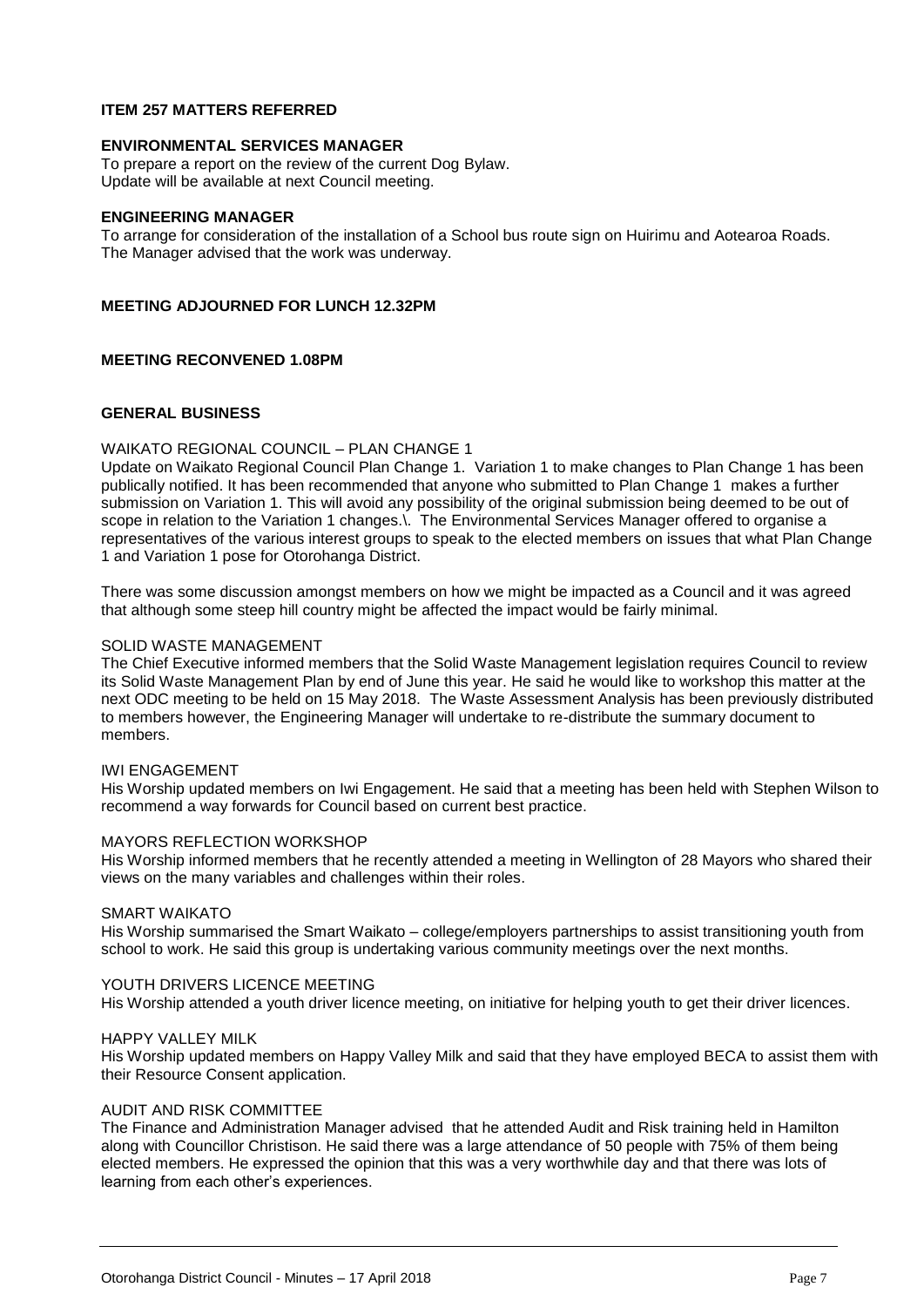Councillor Christison said she thoroughly enjoyed the Audit and Risk training in Hamilton and found it very useful. Councillor Christison said she would really like to see staff thinking more about this and identifying areas of risk within their departments. She said Audit and Risk requires everyone to be proactive in order for it to be beneficial.

His Worship said that the Chief Executive, Mayor and other elected members were encouraged to attend Councils Audit and Risk Committee meetings.

#### CIVIL DEFENCE

Councillor Williams reported that she attended a Civil Defence meeting on 26 March at the new Genesis building in Hamilton. She provided a summary of the meeting to members. There was also an update from the Thames Coromandel District Council in regards to their response to their Civil Defence emergency at Christmas 2017.

Councillor Williams queried whether the Environmental Services Manager has sufficient Financial Delegated Authority to cover Council in an emergency event.

#### MYRTLE RUST - KAWHIA

Councillor Pilkington informed members that she attended a Myrtle Rust meeting in Kawhia with discussion being held on options available to manage Myrtle Rust including the use of fungicides. She informed members that more research is being undertaken.

#### SUBDVISION ACTIVITY

Councillor McConnell queried whether subdivision incentives could be considered to encourage more activity. For example, could Council subsidise some of the development costs and recover these costs through rates.

The Environmental Services Manager said he didn't think that would be realistic considering the whole process is already partially subsidised by rate payers.

#### ELECTED MEMBERS UPDATE

Councillor McConnell said he really appreciated the elected members update and would like to see this happen more regularly.

#### BEATTIE HOME

Councillor Johnson informed members that Beattie Home have a new firewall being constructed as part of the compliance requirements in the new wing.

#### BRISTLE GRASS

Councillor Johnson asked if there is anything Council could do to be proactive in finding a solution to the Bristle Grass problem considering a lot of the seed is spread through Council's road side mowing work throughout summer. He queried if Council should be lobbying the Waikato Regional Council or Waikato Local Authority Shared Services to see if a regional plan could address this issue.

#### PLASTIC RUBBISH BAGS

Councillor Christison requested that Council give consideration for the elimination of the use of plastic rubbish bags. She suggested these be replaced by biodegradable ones to reduce plastic going into landfill.

#### LIGHTING

Councillor Phillips reported that the lights outside the tennis club are being blocked by trees and the new LED light installed is intermittent and needs checking.

#### CAR PARKING

Councillor Phillips raised the matter of cars parking in designated bus stops, particularly between the hours of 11- 3 and asked if the Otorohanga Community Board are addressing this issue.

The Chief Executive replied that a review of the traffic bylaw was needed.

#### PROPERTY MAPPING TOOL

Councillor Phillips commended Council for having such a usable property mapping tool on the website. He felt this was a great self- help resource.